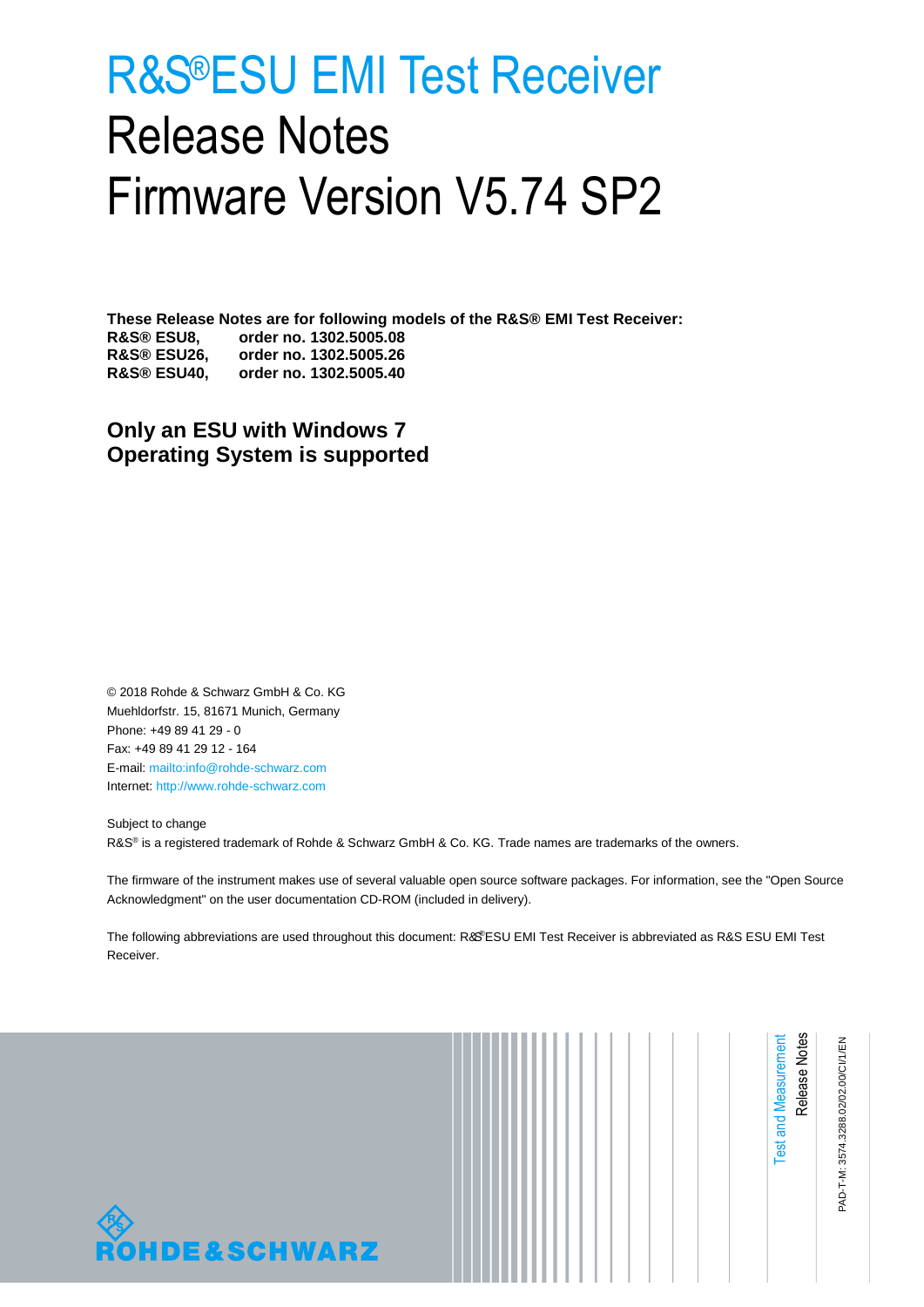## **Contents**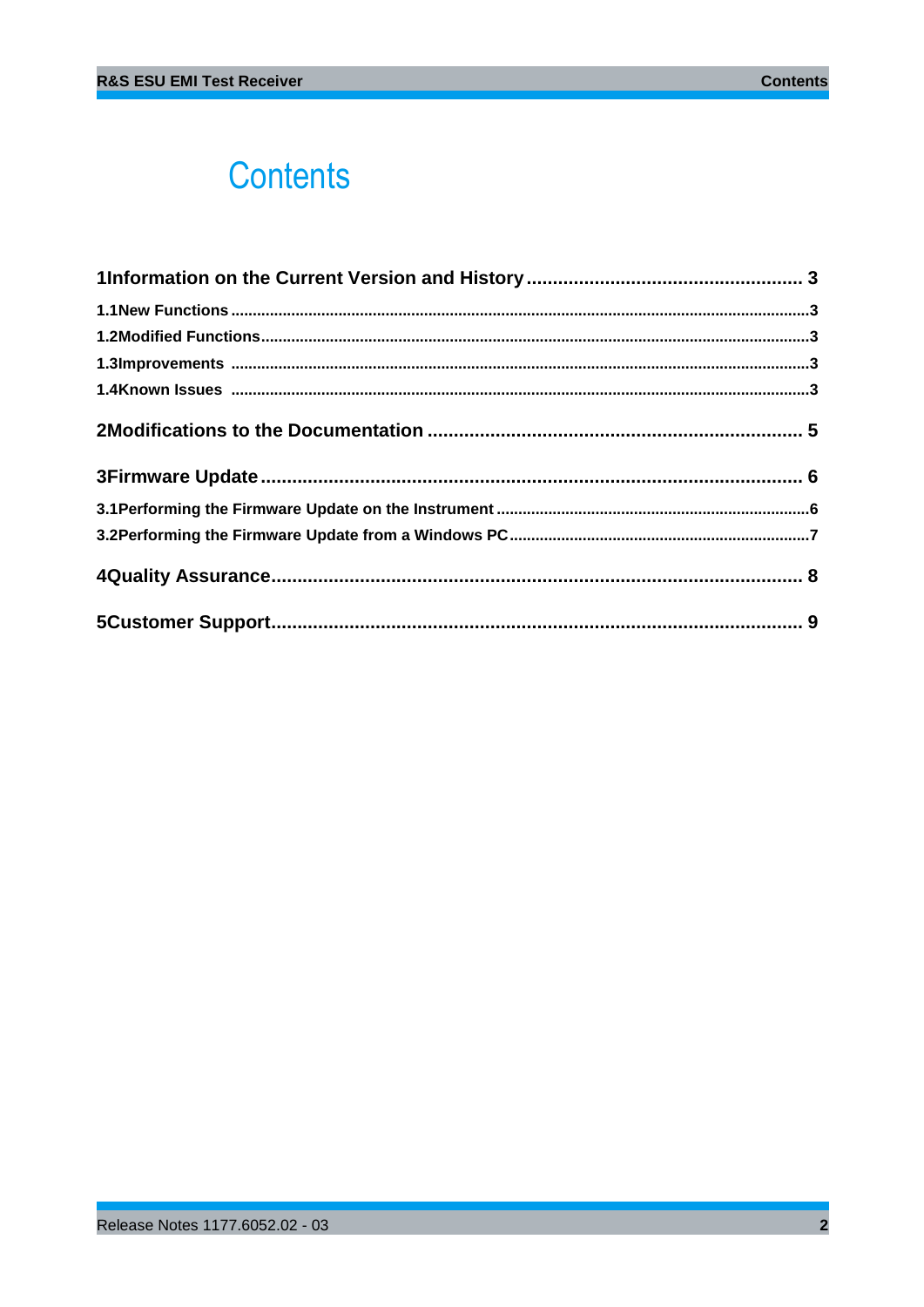## <span id="page-2-0"></span>1 Information on the Current Version and **History**

## <span id="page-2-1"></span>**1.1 New Functions**

The following table lists the new functions and indicates the version in which the new function was introduced:

### **New functions of Firmware V5.74 SP2**

<span id="page-2-2"></span>**Version Function** 5.74 SP2 Support of R&S ELEKTRA EMI Test Software.

### **1.2 Modified Functions**

The following table lists the modified functions and indicates the version in which the modification was carried out:

### **Modifications of Firmware V5.74:**

<span id="page-2-3"></span>**Version Function**

### **1.3 Improvements**

The following tables list the improvements and indicate since which version the issue could be observed:

#### **Improvements of Firmware V5.74 SP1:**

| since         | <b>Function</b>                                                                                   |
|---------------|---------------------------------------------------------------------------------------------------|
| $\sqrt{5.74}$ | After using the file manager of ESU, all front panel keys were disabled. This issue is<br>solved. |

#### **Improvements of Firmware V5.74:**

<span id="page-2-4"></span>

| <b>Since</b> | Function |
|--------------|----------|
|              |          |

## **1.4 Known Issues**

The following tables list the known issues and indicate since which version the issue could be observed: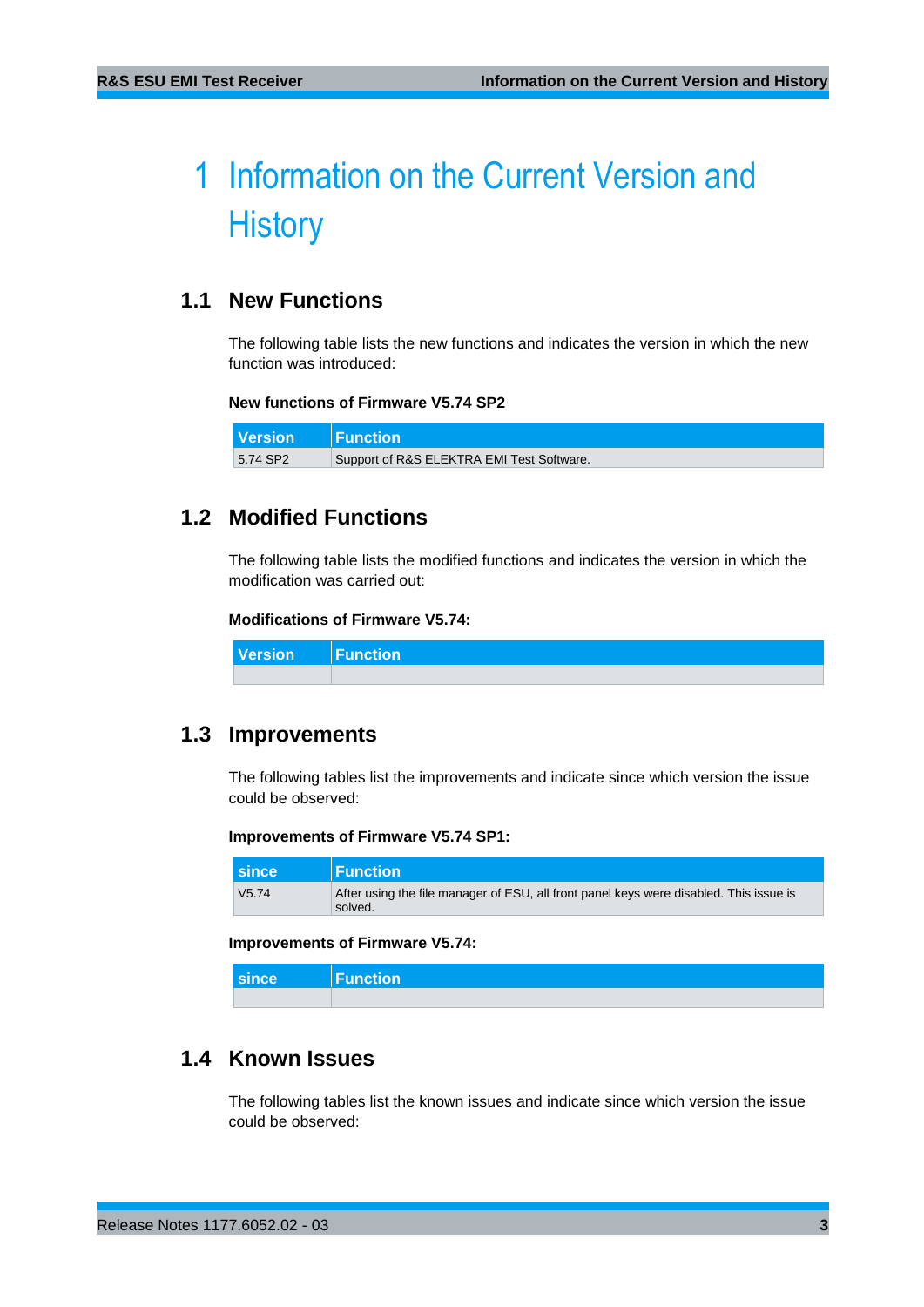| <b>Since</b>  | <b>Function</b>                                                                                                                                                                                            |
|---------------|------------------------------------------------------------------------------------------------------------------------------------------------------------------------------------------------------------|
| V3.83 / V3.93 | Savesets of V3.83 & V3.93 can only be recalled If the Report-Item is deselected in the<br>save/recall item list.                                                                                           |
|               | Underload detection in Status Reporting not available.<br>The detection of an underload in receiver mode is not available. Bit 1 and bit 9 in the<br>STATus: OUEStionable: POWer register will not be set. |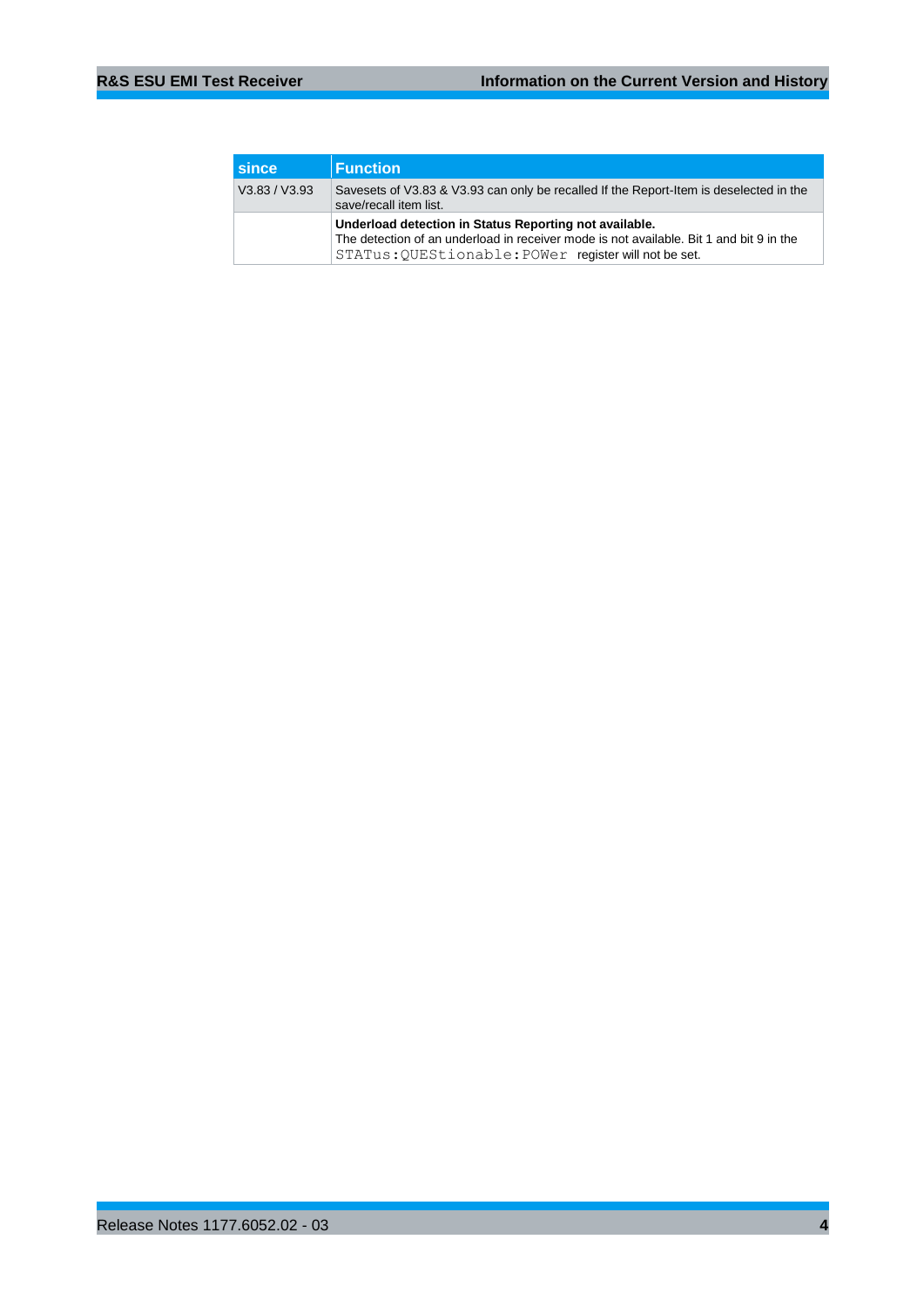## <span id="page-4-0"></span>2 Modifications to the Documentation

The current documentation is up-to-date.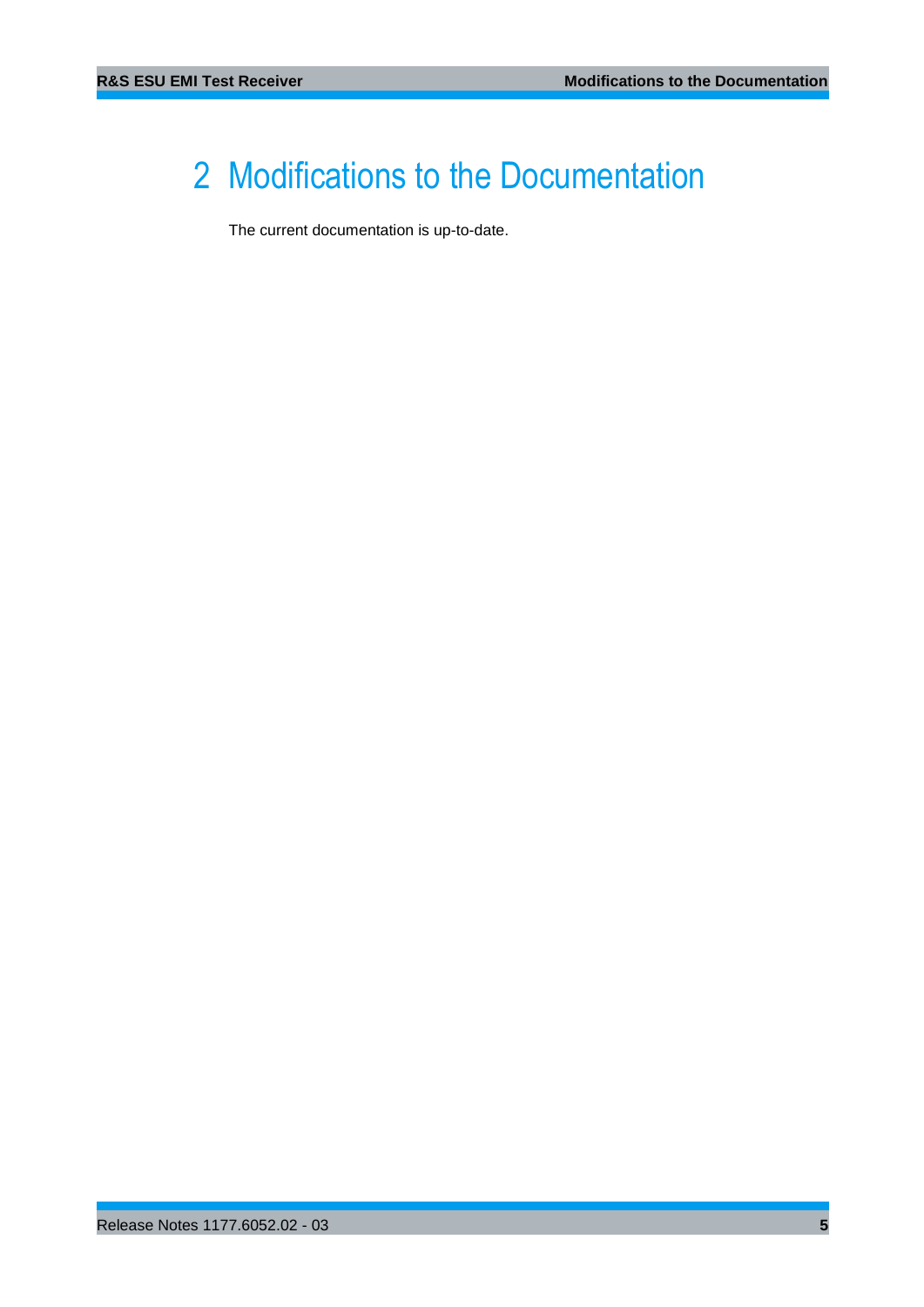## <span id="page-5-0"></span>3 Firmware Update

The firmware update file for the R&S ESU is one file including the main firmware version number e.g. ESUSetup\_V5.74.exe. It will be referred as ESUSetup.exe later in the text. The file can be found on Rohde & Schwarz web page.

## <span id="page-5-1"></span>**3.1 Performing the Firmware Update on the Instrument**

There are three ways to make the setup ESUSetup.exe visible to the device:

#### **Using a memory stick:**

Copy the file to a directory of the memory stick and insert the memory stick into one of the USB sockets of the R&S ESU.

### **Using the remote desktop and copying the installation files to a directory of the instrument:**

1. Connect the R&S ESU to your LAN.

Start the remote desktop on your PC (C:\winnt\system32\mstsc.exe).

Enter the TCP/IP address of the instrument, you want to update. Ensure that the "local resources" > "drives" option is selected and press the "Connect" button. (To get the TCP/IP address of the R&S ESU press the hard key "Setup" " and then the soft keys "General Setup", "Network Address", "IP Address". The IP address consists of 4 numbers between 0 and 255)

Login to the instrument (user name: "instrument" and default password "894129").

Copy the ESUSetup.exe from your PC to a new folder e.g. C:\FWUpdate.

You can now access this directory with the ESUSetup.exe from the R&S ESU firmware.

#### **Using a network drive:**

1. Connect your R&S ESU to your LAN, and establish a connection to one of your servers. (Please ask the local IT administrator for support)

Copy the ESUSetup.exe from your PC to a directory on this server

You can now access the directory with the ESUSetup.exe from the R&S ESU firmware.

#### **Performing the update on the instrument:**

The firmware update process is performed by the following steps:

- 1. Switch the instrument on and wait until the Receiver has resumed operation.
- 2. Use the SETUP | NEXT | FIRMWARE UPDATE | UPDATE PATH softkey to specify any path for the location of the disk directory (e.g. F:\MyTemp).
- 3. Press SETUP  $\rightarrow$  NEXT  $\rightarrow$  FIRMWARE UPDATE
- 4. Confirm the query "Do you really want to update the firmware?" with OK.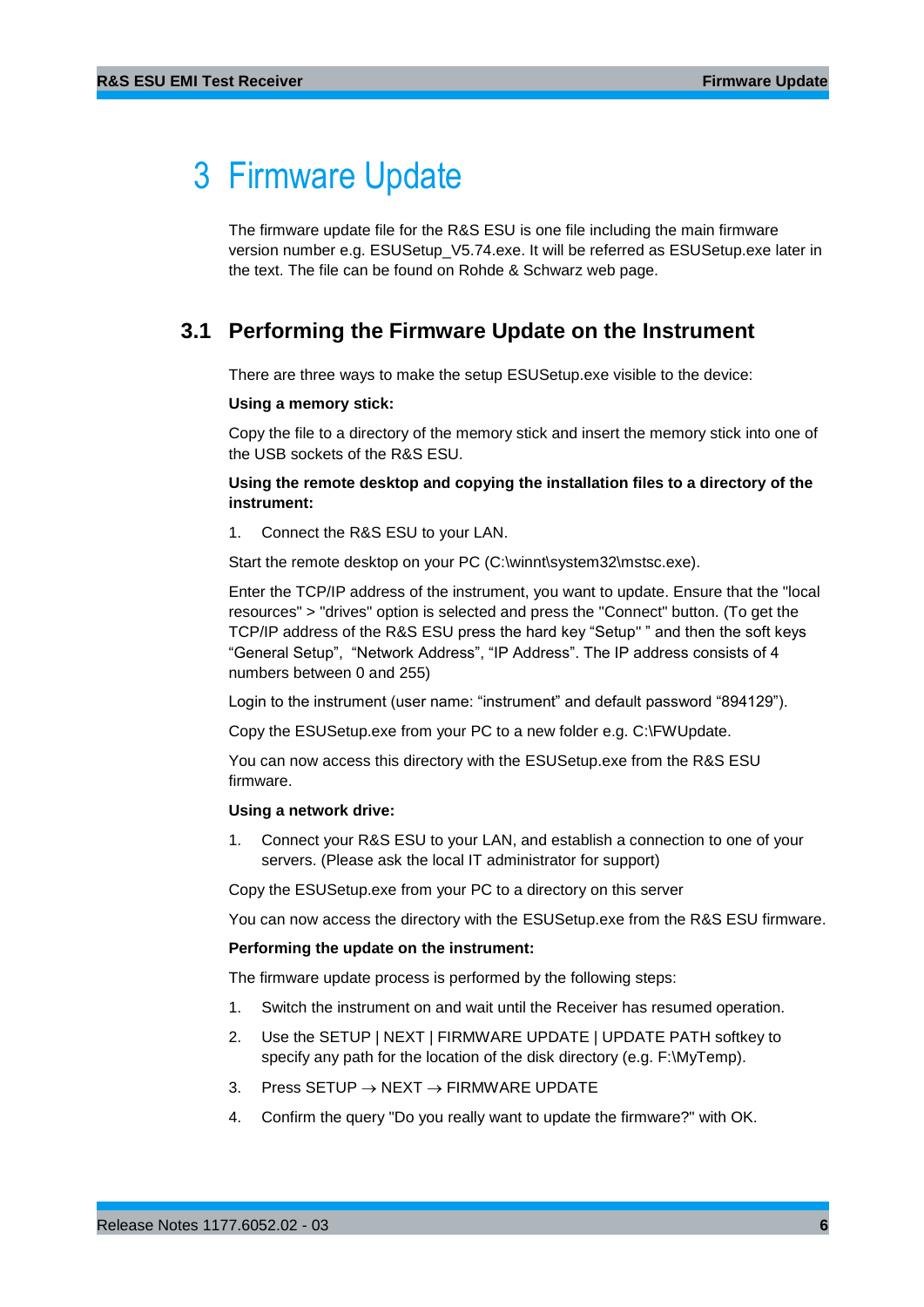Ī

- 5. Press the "Next" button to come to the selection of the firmware packages. By default all application should be installed. Ensure that the applications needed are selected.
- 6. Press the "Install" button. The firmware will be stopped and the installation starts. After a few minutes the system restarts automatically. After the restart the firmware installation is complete. After the firmware update the "UNCAL" flag appears.
- <span id="page-6-0"></span>7. A self alignment is necessary. Press the "CAL" hard key and then the "CAL TOTAL" soft key to start the alignment procedure.

### **3.2 Performing the Firmware Update from a Windows PC**

Just a LAN connection from the instrument and a Windows PC is necessary.

- 1. Run ESUSetup.exe on your PC.
- 2. Select Remote Installation and click the button Next.
- 3. Select the Packages which shall be installed and click the button Next. HINT FOR FIRE WALL USERS: The ESUSetup.exe is communicating with the instruments via LAN. Therefore it is necessary that the ESUSetup.exe may pass the fire wall. After adding it to the fire wall rules, restart the scan by clicking on Rescan.
- 4. After scanning your LAN subnet all found instruments are listed. Select the instruments you want to update. It is possible to select up to 5 instruments for updating in parallel.

| Lobal Installation<br><b>E</b> Remote Installation<br>GmbH & Co. KG<br>arz. |                                   |  |
|-----------------------------------------------------------------------------|-----------------------------------|--|
| Next ><br>Exit                                                              | Help                              |  |
| <b>Ca</b> R&S Software Distributor                                          |                                   |  |
| <b>Device List</b>                                                          | Please select your target devices |  |

Serial No.

000000

Ve

## **NOTICE**

Please be careful and check twice if you have selected the correct instruments. Depending on your company's network structure also instruments of other departments will show up!

Device

 $\n **z**$ 

- 5. Additional help will be displayed after clicking the button "Help" and further options are available by clicking the button "Options".
- 6. Start the installation by selecting "Install"
- 7. Confirm that you want to reboot the instrument in order to activate the firmware update (the instrument then restarts automatically)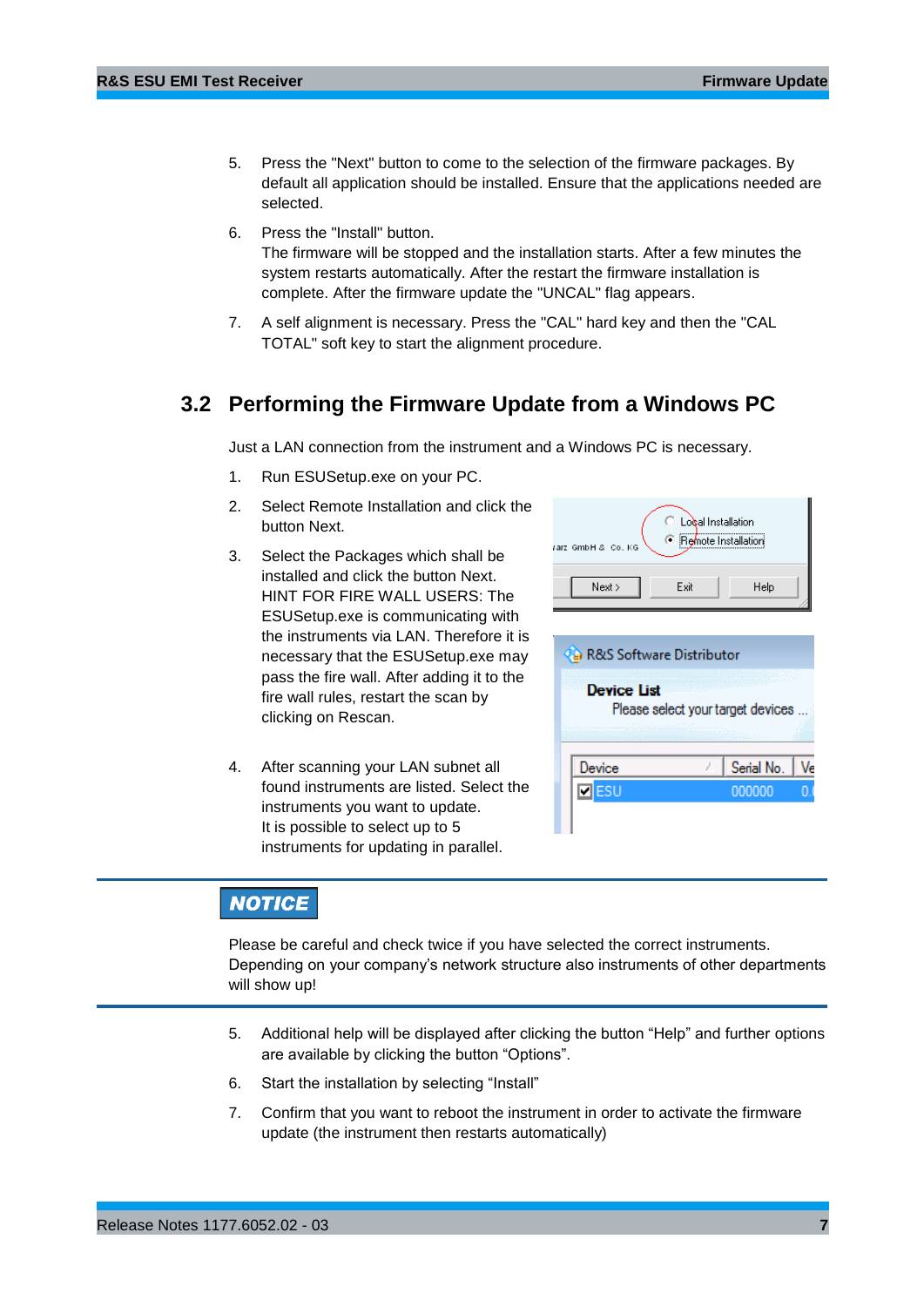## <span id="page-7-0"></span>4 Quality Assurance

*This firmware release was tested and approved according to the processes, which are part of the ISO 9001 certified quality system of Rohde & Schwarz. The test procedures include a verification of specified instrument performance, as described in the performance test in the service manual.*